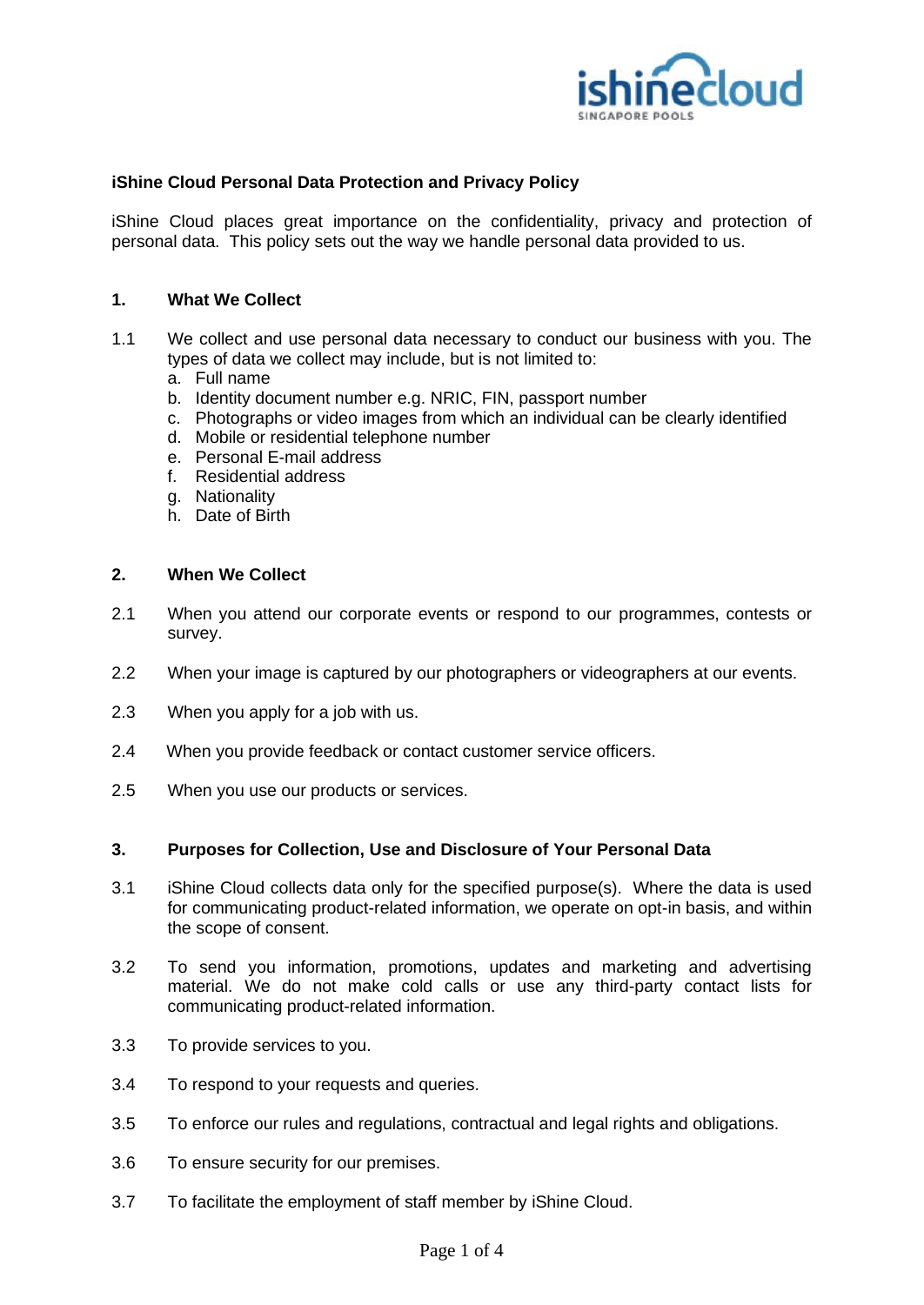

- 3.8 To comply with the law, any requests from law enforcement and regulatory officials, or orders of court.
- 3.9 To process payment transactions.
- 3.10 Towards any other purpose of use for which we have obtained your consent, express or implied.
- 3.11 We may disclose your personal data to third party service providers, agents and other organisations we have engaged to perform any of the aforementioned purposes for us.

## **4. Protection of Your Personal Data**

- 4.1 All data is handled in accordance with data protection laws to ensure that your personal data is adequately protected and secured.
- 4.2 All iShine Cloud staff members are trained in the proper handling and protection of personal data.
- 4.3 All iShine Cloud vendors and suppliers are obligated to abide by our data privacy and protection policies.
- 4.4 iShine Cloud will not reveal details of your personal data to any other person unless we have your permission or is required under a legal obligation or any other duty to do so.
- 4.5 Access to your personal data is on a need-to-know basis.

#### **5. Accuracy of Your Personal Data**

5.1 We generally rely on personal data provided by you (or your authorised representative). In order to ensure that your personal data is current, complete and accurate, please update us if there are changes to your personal data by informing our Data Protection Officer in writing or via email at the contact details provided below.

# **6. Retention of Your Personal Data**

- 6.1 iShine Cloud will retain such personal data in accordance with respective business needs and/or legal requirements.
- 6.2 iShine Cloud will securely dispose of or anonymise personal data which it can reasonably determine is no longer needed.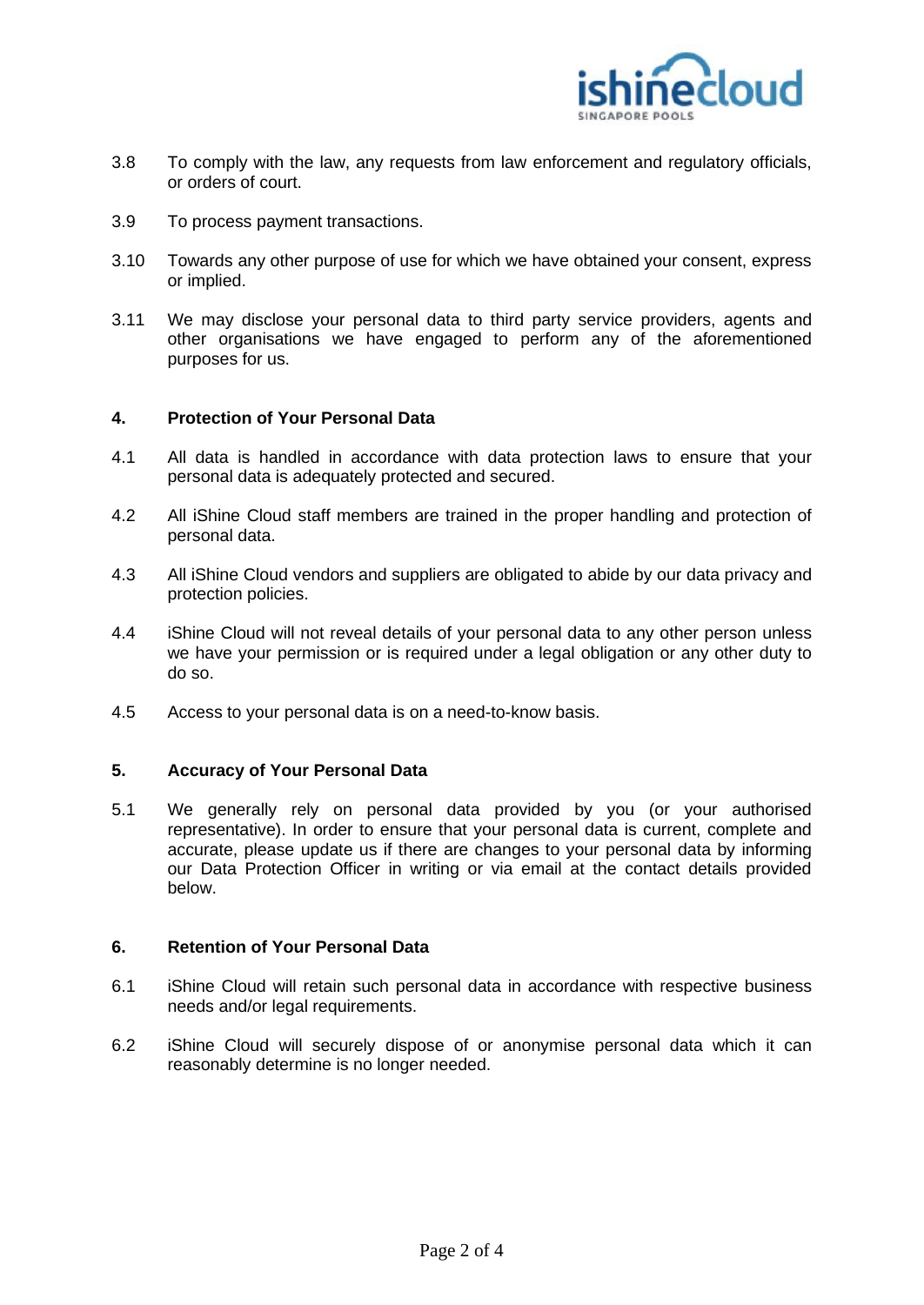

## **7. Withdrawal of Your Consent**

- 7.1 The consent that you provide for the collection, use and disclosure of your personal data will remain valid until such time it is being withdrawn by you in writing. You may withdraw consent and request us to stop using and/or disclosing your personal data for any or all of the purposes listed above by submitting your request in writing or via email to our Data Protection Officer at the contact details provided below.
- 7.2 Upon receipt of your written request to withdraw your consent, we may require reasonable time (depending on the complexity of the request and its impact on our relationship with you) for your request to be processed and for us to notify you of the consequences of us acceding to the same, including any legal consequences which may affect your rights and liabilities to us. In general, we shall seek to process your request within ten (10) business days of receiving it.
- 7.3 Whilst we respect your decision to withdraw your consent, please note that depending on the nature and scope of your request, we may not be in a position to continue providing our goods or services to you and we shall, in such circumstances, notify you before completing the processing of your request. Should you decide to cancel your withdrawal of consent, please inform us in writing in the manner described in clause 7.1 above.
- 7.4 Please note that withdrawing consent does not affect our right to continue to collect, use and disclose personal data where such collection, use and disclose without consent is permitted or required under applicable laws.

# **8. Access To and Correction of Your Personal Data**

- 8.1 If you wish to make (a) an access request for access to a copy of the personal data which we hold about you or information about the ways in which we use or disclose your personal data, or (b) a correction request to correct or update any of your personal data which we hold about you, you may submit your request in writing or via email to our Data Protection Officer at the contact details provided below.
- 8.2 Please note that a reasonable fee may be charged for an access request. If so, we will inform you of the fee before processing your request.
- 8.3 We will respond to your request as soon as reasonably possible. Should we not be able to respond to your request within thirty (30) days after receiving your request, we will inform you in writing within thirty (30) days of the time by which we will be able to respond to your request. If we are unable to provide you with any personal data or to make a correction requested by you, we shall generally inform you of the reasons why we are unable to do so (except where we are not required to do so under the PDPA).

# **9. Transfer of Your Personal Data Out of Singapore**

- 9.1 iShine Cloud may transfer, store and/ or process your personal data by a party outside of Singapore.
- 9.2 We will ensure that the party receiving, storing and/ or processing your personal data outside of Singapore protects your personal data at a standard at least comparable to the protection under the Personal Data Protection Act ("PDPA").